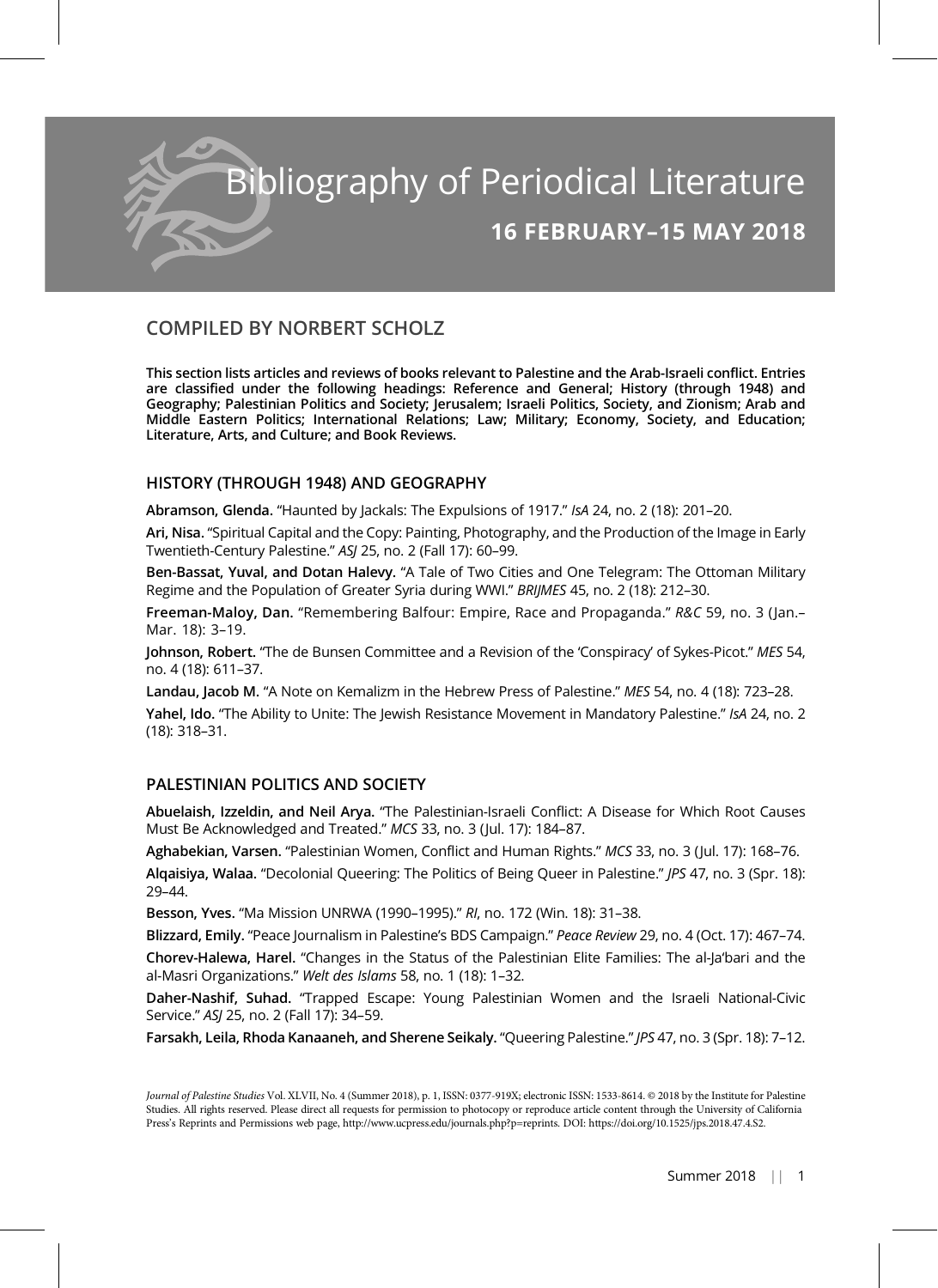Galily, Yair. "From Terror to Public Diplomacy: Jibril Rajoub and the Palestinian Authorities' Uses of Sport in Fragmentary Israeli-Palestinian Conflict." MES 54, no. 4 (18): 652–64.

Hassassian, Manuel. "The Palestinian Christians Are Integral in the Palestinian National Movement." PIJPEC 22, no. 4 (17) & 23, no. 1 (18): 57–64.

Kanaaneh, Hatim. "Health and Politics: War by Other Means on the Palestinian Minority in Israel." MCS 33, no. 3 (Jul. 17): 177–83.

Levin, Jamie. "Exploring Palestinian Weapon Proliferation during the Oslo Peace Process." MEJ 72, no. 1 (Win. 18): 48–65.

Marteu, Élisabeth. "Le genre dans l''Intifada des couteaux': L'évolution de la place des femmes dans la lutte armée Palestinienne." CM, no. 103 (Win. 17–18): 53–63.

Massad, Salwa, Umaiyeh Khammash, and Rosalyn Shute. "Political Violence and Mental Health of Bedouin Children in the West Bank, Palestine: A Cross-Sectional Study." MCS 33, no. 3 (Jul. 17): 188–206.

Meler, Tal. "Palestinian Women Citizens of Israel Working in Agriculture – A Retrospective Concerning Ibtisam Ibrahim's 1993 Article 'The Cucumber Pickers.'" IsS 23, no. 2 (Sum. 18): 74–94.

Menawi, Wafaa A., Dilaver Tengilimoglu, and Sophia F. Dziegielewski. "Health Beliefs and Attitudes: A Comparison between Turkey and Palestine." Journal of Social Service Research 44, no. 1 (Jan. 18): 19–29.

"On Palestinian Studies and Queer Theory" (Roundtable). JPS 47, no. 3 (Spr. 18): 62–71.

Puar, Jasbir K. "Thinking Life, Death, and Solidarity through Colonized Palestine." *JMEWS* 14, no. 1 (Mar. 18): 94–103.

Schotten, C. Heike. "To Exist Is to Resist: Palestine and the Question of Queer Theory." JPS 47, no. 3 (Spr. 18): 13–28.

Sei, Julia. "Le martyre, une construction narrative? L'exemple Palestinien." MM, nos. 231–32 (17): 129–44.

Shafir, Gershon. "From Overt to Veiled Segregation: Israel's Palestinian Arab Citizens in the Galilee." IJMES 50, no. 1 (Feb. 18): 1–22.

Stelder, Mikki. "Other Scenes of Speaking: Listening to Palestinian Anticolonial-Queer Critique." JPS 47, no. 3 (Spr. 18): 45–61.

Xenakis, Demetrios, and Nikos Lekakis. "From Hasbara to the Palestine-Israel Sport Conflict." D&S 29, no. 2 (18): 328–51.

Zeid, Maali, and Salem Thawaba. "Planning under a Colonial Regime in Palestine: Counter Planning/ Decolonizing the West Bank." Land Use Policy 71, no. 1 (18): 11–23.

## JERUSALEM

Abed, Shukri, and Maha Samman. "Introduction to Special Issue on Settler-Colonialism and Indigenous Rights in al-Quds/Jerusalem." JHLPS 17, no. 1 (May 18): 1–7.

Abu Sway, Mustafa. "A Noble Hashemite Custodianship Undermined." PIJPEC 22, no. 4 (17) & 23, no. 1 (18): 31–36.

Al-Ahmad, Azzam (interview). "The Palestinian Reconciliation Train." PIJPEC 22, no. 4 (17) & 23, no. 1 (18): 134–42.

Barnavi, Élie. "Jérusalem, outil à usage politique multiple." CO, no. 130 (Spr. 18): 15-27.

Basit, Musa I. "The Israeli Curriculum and the Palestinian National Identity in Jerusalem." PIJPEC 22, no. 4 (17) & 23, no. 1 (18): 74–82.

Bittner, Christian. "Diversity in Volunteered Geographic Information: Comparing Openstreetmap and Wikimapia in Jerusalem." GeoJournal 82, no. 5 (Oct. 17): 897–906.

Dorso, Simon. "Dévoiler la Jérusalem médiévale: Réflexions et propositions autour des itinéraires touristiques." CO, no. 130 (Spr. 18): 87–99.

2 || Journal of Palestine Studies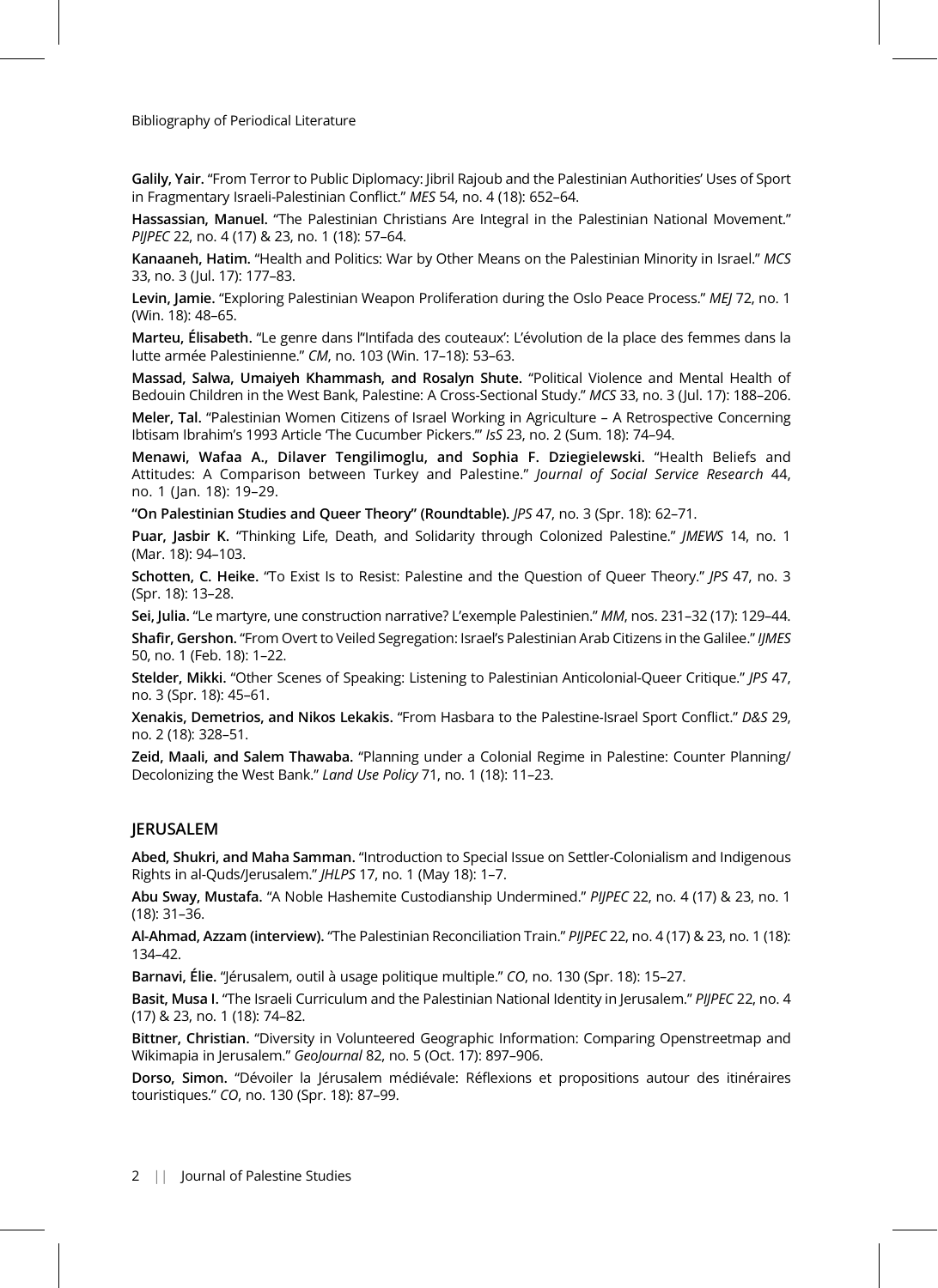Duteil, Mireille. "Jérusalem, cœur du conflit Israélo-Palestinien." CO, no. 130 (Spr. 18): 29–48.

Glass, Joseph B., and Ruth Kark. "The Jerusalem Chamber of Commerce, Industry, and Agriculture, 1909–1910: An Early Attempt at Inter-communal Cooperation." BRIJMES 45, no. 2 (18): 269–89.

Greenberg, Raphael. "50 ans de fouilles Israéliennes dans la ville historique de Jérusalem." CO, no. 130 (Spr. 18): 71–86.

Hasson, Nir. "The Jerusalem Anomaly." PIJPEC 22, no. 4 (17) & 23, no. 1 (18): 25–30.

Jacobi, Haïm. "'Silwan je t'aime': Vers une archéologie du présent." CO, no. 130 (Spr. 18): 119–28.

Jasmin, Michaël. "Jérusalem, l'instrumentalisation des passés." CO, no. 130 (Spr. 18): 9–14.

———. "Jérusalem et son patrimoine archéologique: Entre passions du passé et idéologies présentes." CO, no. 130 (Spr. 18): 49–70.

Kattan, Victor. "Why U.S. Recognition of Jerusalem Could Be Contrary to International Law." JPS 47, no. 3 (Spr. 18): 72–92.

Khalidi, Rashid I. "And Now What? The Trump Administration and the Question of Jerusalem." JPS 47, no. 3 (Spr. 18): 93–102.

Khoury, Hind. "Jerusalem for All Times." PIJPEC 22, no. 4 (17) & 23, no. 1 (18): 16–24.

Kireçci, M. Akif. "Turkey's Leadership in the Jerusalem Crisis." IT 20, no. 2 (Spr. 18): 67-78.

Klein, Menachem. "Our Jerusalem – A Reality Check." PIJPEC 22, no. 4 (17) & 23, no. 1 (18): 9–15.

Kovner, Bella, and Nadera Shalhoub-Kevorkian. "Children, Human Rights Organisations, and the Law under Occupation: The Case of Palestinian Children in East Jerusalem." International Journal of Human Rights 22, no. 5 (May 18): 616–39.

Levenfeld, Jill. "Mapping the Complexity of Our Jerusalem: Story by Story." PIJPEC 22, no. 4 – 23, no. 1 (18): 109–14.

Mansour, Awad. "The Conflict over Jerusalem: A Settler-Colonial Perspective." JHLPS 17, no. 1 (May 18): 9–23.

O'Neil, Maryvelma S. "'One Giant House': Civil Society Mobilisation and the Protection of Palestinian Cultural Heritage and Identity in al-Quds al-Sharif." JHLPS 17, no. 1 (May 18): 87–113.

Oppenheimer, Yudith. "Destructive Unilateral Legislation and Plans on Jerusalem's Boundaries." PIJPEC 22, no. 4 (17) & 23, no. 1 (18): 37–43.

Prince-Gibson, Eetta. "Inclusive Security and Gender-Sensitive Planning in Jerusalem." PIJPEC 22, no. 4 (17) & 23, no. 1 (18): 83–90.

Reiter, Yitzhak. "How to Live Together with the Clashing Narratives over the Holy Places." PIJPEC 22, no. 4 (17) & 23, no. 1 (18): 65–73.

Rosner, Chloé. "Histoire sociale de l'archéologie Israélienne." CO, no. 130 (Spr. 18): 101–18.

Al-Saber, Samer. "The Palestinian National Theatre el-Hakawati at Risk." PIJPEC 22, no. 4 (17) & 23, no. 1 (18): 91–94.

Salem, Walid. "Jerusalemites and the Issue of Citizenship in the Context of Israeli Settler-Colonialism." JHLPS 17, no. 1 (May 18): 25–41.

Salenson, Irène, and Vincent Lemire. "La destruction du quartier des Maghrébins: Entre histoire, urbanisme et archéologie (1967–2007)." CO, no. 130 (Spr. 18): 129–46.

Samman, Maha. "The Production of Colonial Temporal Patterns in East Jerusalem." JHLPS 17, no. 1 (May 18): 59–74.

Sánchez, Olga B. "Collaborative Cartographies: Counter-Cartography and Mapping Justice in Palestine." JHLPS 17, no. 1 (May 18): 75–85.

Schwarzenbach, Sibyl A. "Citizenship and Inequality: The Case of Jerusalem." JHLPS 17, no. 1 (May 18): 43–57.

Tamimi, Azzam. "Jerusalem's Deal of the Century." IT 20, no. 1 (Win. 18): 71–78.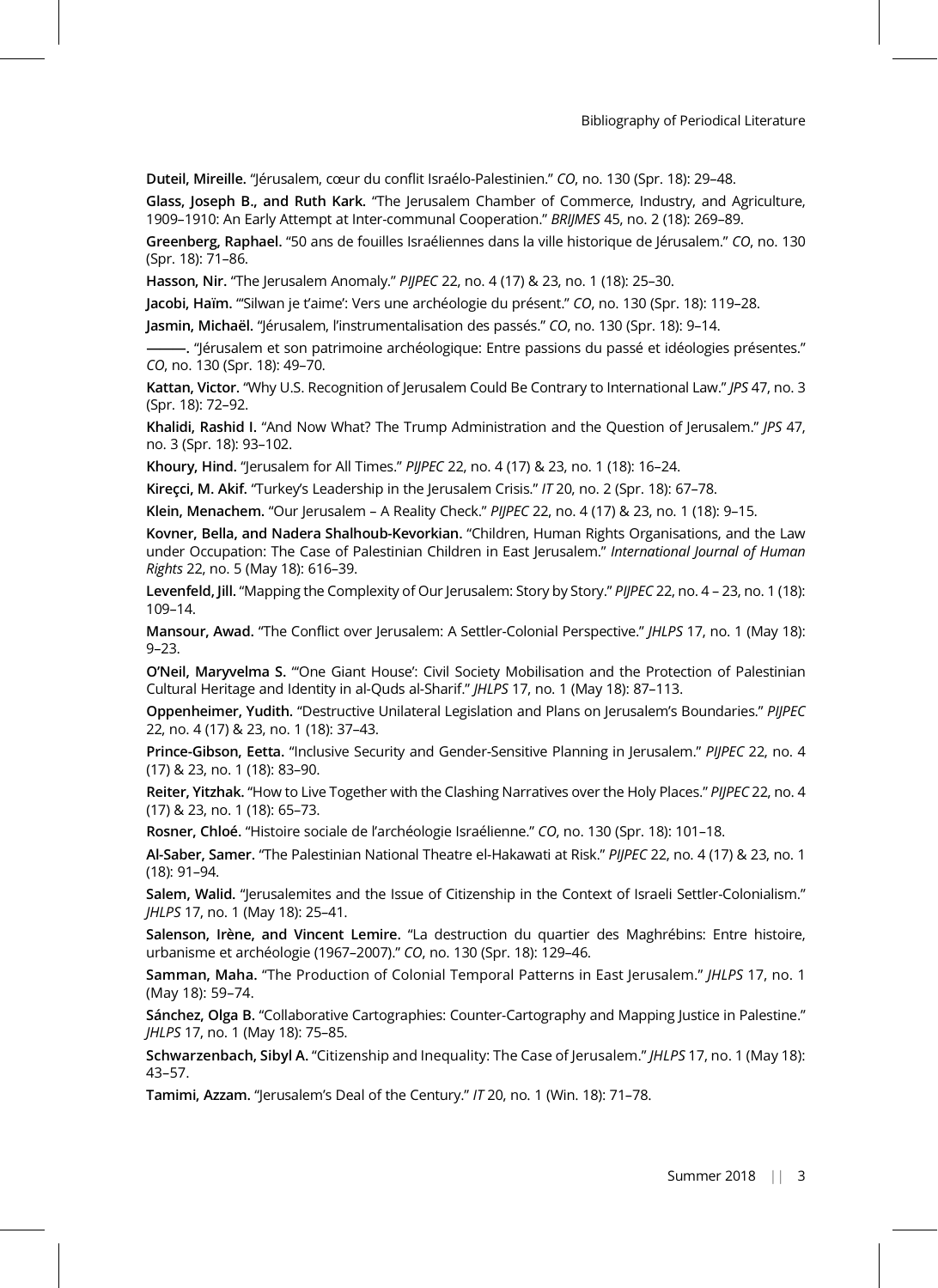Tatarsky, Aviv. "Walaja as a Microcosm of Jerusalem." PIJPEC 22, no. 4 (17) & 23, no. 1 (18): 102-8. Wharton, Laura. "Jerusalem under Nir Barkat: Three Dangerous Approaches to the City's Future." PIJPEC 22, no. 4 (17) & 23, no. 1 (18): 49–56.

Yaari, Eliezer. "Under the Golden Dome." PIJPEC 22, no. 4 (17) & 23, no. 1 (18): 95–101.

## ISRAELI POLITICS, SOCIETY, AND ZIONISM

Aaron, Paul Gaston. "How Israel Assassinates 'Enemies': Ronen Bergman Counts the Ways." JPS 47, no. 3 (Spr. 18): 103–9.

Bareli, Avi, and Uri Cohen. "The 1956 Strike of Middle-Class Professionals: A Socio-political Alliance with the Right." IsSR 33, no. 1 (Mar. 18): 1–22.

Becke, Johannes. "Beyond Allozionism: Exceptionalizing and De-exceptionalizing the Zionist Project." IsS 23, no. 2 (Sum. 18): 168–93.

Ben-David, Yifat, and Shlomo Romi. "Youth Exposure to Security Threats in Israel." IsA 24, no. 2 (18): 332-58.

Burstein, Alon, and Liora Norwich. "From a Whisper to a Scream: The Politicization of the Ethiopian Community in Israel." IsS 23, no. 2 (Sum. 18): 25–50.

Feldman, Rachel Z. "Putting Messianic Femininity into Zionist Political Action: The Race-Class and Ideological Normativity of Women for the Temple in Jerusalem." JMEWS 13, no. 3 (Nov. 17): 395-415.

Getmansky, Anna, and Tolga Sinmazdemir. "Settling on Violence: Expansion of Israeli Outposts in the West Bank in Response to Terrorism." SCT 41, no. 3 (18): 241–59.

Ginor, Isabella, and Gideon Remez. "Israel's Best Spy – Or a Master Double Agent? New Light from the Soviet Angle on the Mystery of Ashraf Marwan." JMEA 8, no. 4 (17): 383–96.

Goldstein, Amir. "Haaretz Newspaper, the Capitalist Agenda and Menachem Begin's Political Legitimacy." IsA 24, no. 2 (18): 240–53.

-. "Partial Establishment - Menachem Begin, Gahal and the Black Panthers." JMJS 17, no. 2 (18): 236–51.

———. "Who Represented the Israeli Middle Class? The Crystallization of the General Zionists from 1948 to 1949." MES 54, no. 3 (18): 400–14.

Khazzoom, Aziza. "A Comparison of Talk about Arabs by Iraqi and Polish Women Who Immigrated to Israel in the 1950s." IsS 23, no. 2 (Sum. 18): 52–73.

Klein, Shira. "Using Wikipedia in Israel Studies Courses." IsSR 33, no. 1 (Mar. 18): 102–9.

Landes, Richard, and Gerald Steinberg. "The Human Rights Discourse and Israel: Beyond Victimhood and Underdogs." International Journal of Human Rights 22, no. 5 (May 18): 603–15.

Laor, Tal, and Nili Steinfeld. "From FM to FB: Radio Stations on Facebook." IsA 24, no. 2 (18): 265–84.

Lev-On, Azi, and Rafi Mann. "Journalists Who Cross over to Politics: Perceived Motivations, Communicative and Parliamentary Salience." IsA 24, no. 2 (18): 304–17.

Levy, André. "Happy Mimouna: On a Mechanism for Marginalizing Moroccan Israelis." IsS 23, no. 2 (Sum. 18): 1–24.

Marteu, Elisabeth. "Israel and the Jihadi Threat." Survival 60, no. 1 (18): 85-106.

Miles, William F. "Minority Arab Voting: Village Dynamics and Electoral Observations in Israel." Democratization 25, no. 1 (Jan. 18): 98–114.

Olesker, Ronnie. "Securitized Diplomacy: Israel's Jewish Identity and the Israeli-Palestinian Peace Process." MEJ 72, no. 1 (Win. 18): 9–27.

Picard, Avi. "Building the Country or Rescuing the People: Ben-Gurion's Attitude towards Mass Jewish Immigration to Israel in the Mid-1950s." MES 54, no. 3 (18): 382–99.

Rosenthal, Maoz. "Agenda Control by Committee Chairs in Fragmented Multi-party Parliaments: A Knesset Case Study." IsSR 33, no. 1 (Mar. 18): 61–80.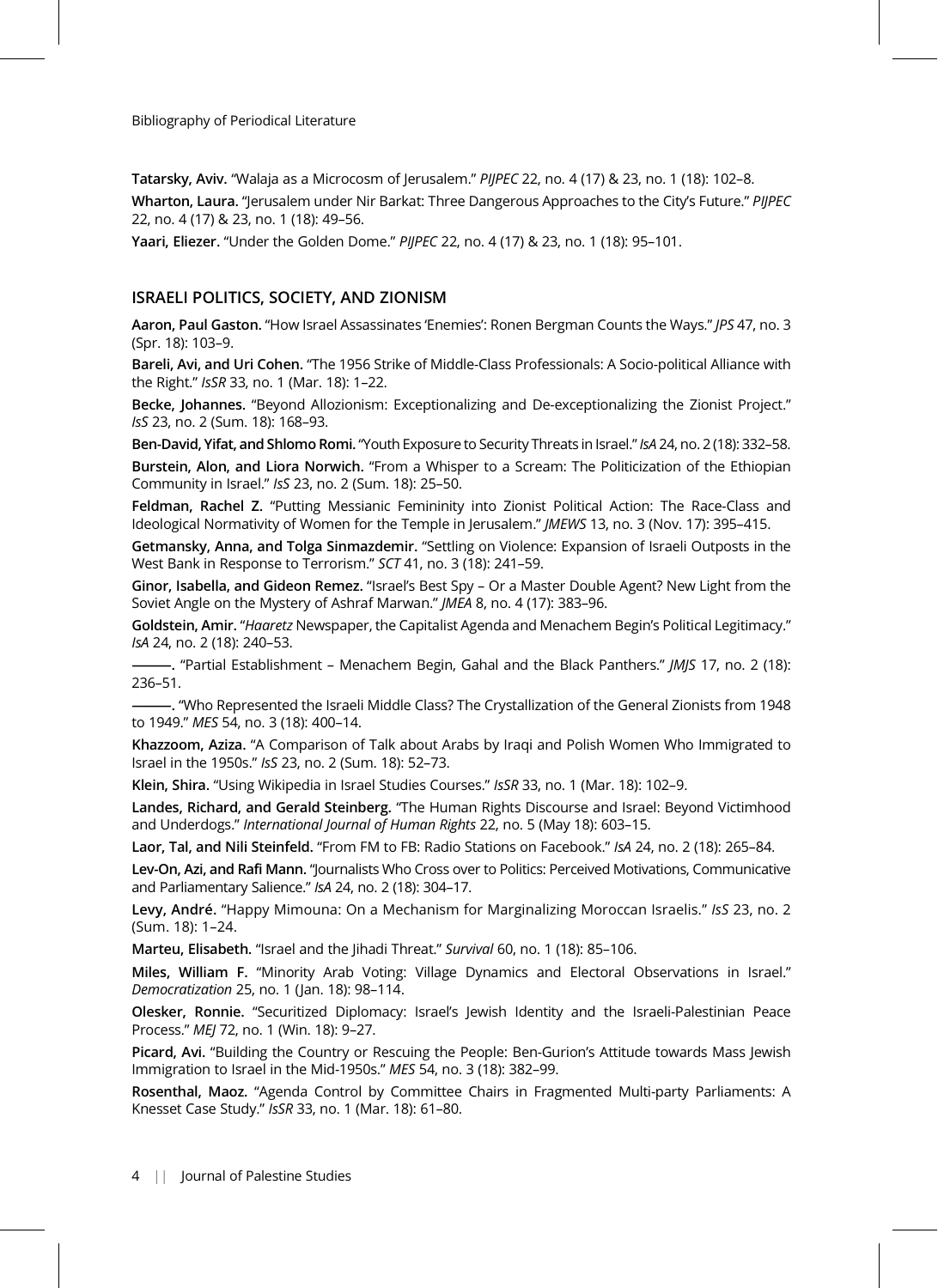Rosman-Stollman, Elisheva. "(Not) Becoming the Norm: Military Service by Religious Israeli Women as a Process of Social Legitimation." IsSR 33, no. 1 (Mar. 18): 42–60.

Shahor, Tal. "The Impact of Public Debt on Economic Growth in the Israeli Economy." IsA 24, no. 2 (18): 254–64.

Vidal, Dominique. "Pages méconnues: Gestation et naissance d'Israël." CM, no. 104 (Spr. 18): 141–56.

Zeedan, Rami. "Predicting the Vote in Kinship-Based Municipal Elections: The Case of Arab Cities in Israel." Journal of Muslim Minority Affairs 38, no. 1 (Jan. 18): 87–102.

## ARAB AND MIDDLE EASTERN POLITICS

Baylouny, Anne M., and Stephen J. Klingseis. "Water Thieves or Political Catalysts? Syrian Refugees in Jordan and Lebanon." MEP 25, no. 1 (Spr. 18): 104–23.

Ben-Ze'ev, Efrat, and Nir Gazit. "Juggling Logics on the Egyptian-Israeli Borderland: Soldiers between Securitization and Arbitrary Humanitarianism." Journal of Contemporary Ethnography 47, no. 2 (Apr. 18): 255–77.

Boms, Nir. "Israel's Policy on the Syrian Civil War: Risks and Opportunities." IJFA 11, no. 3 (17): 323-36.

Buonomo, Thomas. "Iran's Supreme Leader: An Analysis of His Hostility toward the U.S. and Israel." MEP 25, no. 1 (Spr. 18): 33–45.

Eghdamian, Khatereh (Kat). "Religious Identity and Experiences of Displacement: An Examination into the Discursive Representations of Syrian Refugees and Their Effects on Religious Minorities Living in Jordan." JRS 30, no. 3 (Sep. 17): 447–67.

Gresh, Alain. "Interview: Alain Gresh." MEP 25, no. 1 (Spr. 18): 158–66.

Kanat, Kilic B., and Jackson Hannon. "Turkey-Israel Relations in the New Era: Opportunities and Challenges." Mediterranean Quarterly 28, no. 4 (Dec. 17): 64–86.

Lyles, Emily, Baptiste Hanquart, Lara Chlela, et al. "Health Service Access and Utilization among Syrian Refugees and Affected Host Communities in Lebanon." JRS 31, no. 1 (Mar. 18): 104–30.

Pouzol, Valérie. "Israéliennes et Palestiniennes pour la paix: Un éternel recommencement?" CM, no. 103 (Win. 17–18): 101–16.

Reiche, Danyel. "Not Allowed to Win: Lebanon's Sporting Boycott of Israel." MEJ 72, no. 1 (Win. 18): 28–47.

Sfeir, Jihane. "Le Liban, pays de refuge: Généalogie des réfugiés Arméniens, Palestiniens et Syriens (1915–2015)." RI, no. 172 (Win. 18): 39–50.

Zureik, Elia. "Qatar's Humanitarian Aid to Palestine." Third World Quarterly 39, no. 4 (Apr. 18): 786–98.

## INTERNATIONAL RELATIONS

Asal, Victor, and R. William Ayres. "Attention Getters: Diaspora Support for Ethno-political Organizations in the Middle East." SCT 41, no. 1 (18): 24–48.

Aswad, Barbara C. "Seeds of Activism and Memories of the '50s, '60s, '70s by One Elder." ASQ 40, no. 1 (Win. 18): 7–12.

Bicchi, Federica, and Benedetta Voltolini. "Europe, the Green Line and the Issue of the Israeli-Palestinian Border: Closing the Gap between Discourse and Practice?" Geopolitics 23, no. 1 (Jan. 18): 124–46.

Cohen, Reut, and Eli Avraham. "North American Jewish NGOs and Strategies Used in Fighting BDS and the Boycott of Israeli Academia." IsS 23, no. 2 (Sum. 18): 194–216.

Gliński, Piotr. "Polish-Israeli Relations: Challenges and Opportunities." IJFA 11, no. 3 (17): 395–98.

Herranz-Surrallés, Anna. "Thinking Energy outside the Frame? Reframing and Misframing in Euro-Mediterranean Energy Relations." MP 23, no. 1 (18): 122–41.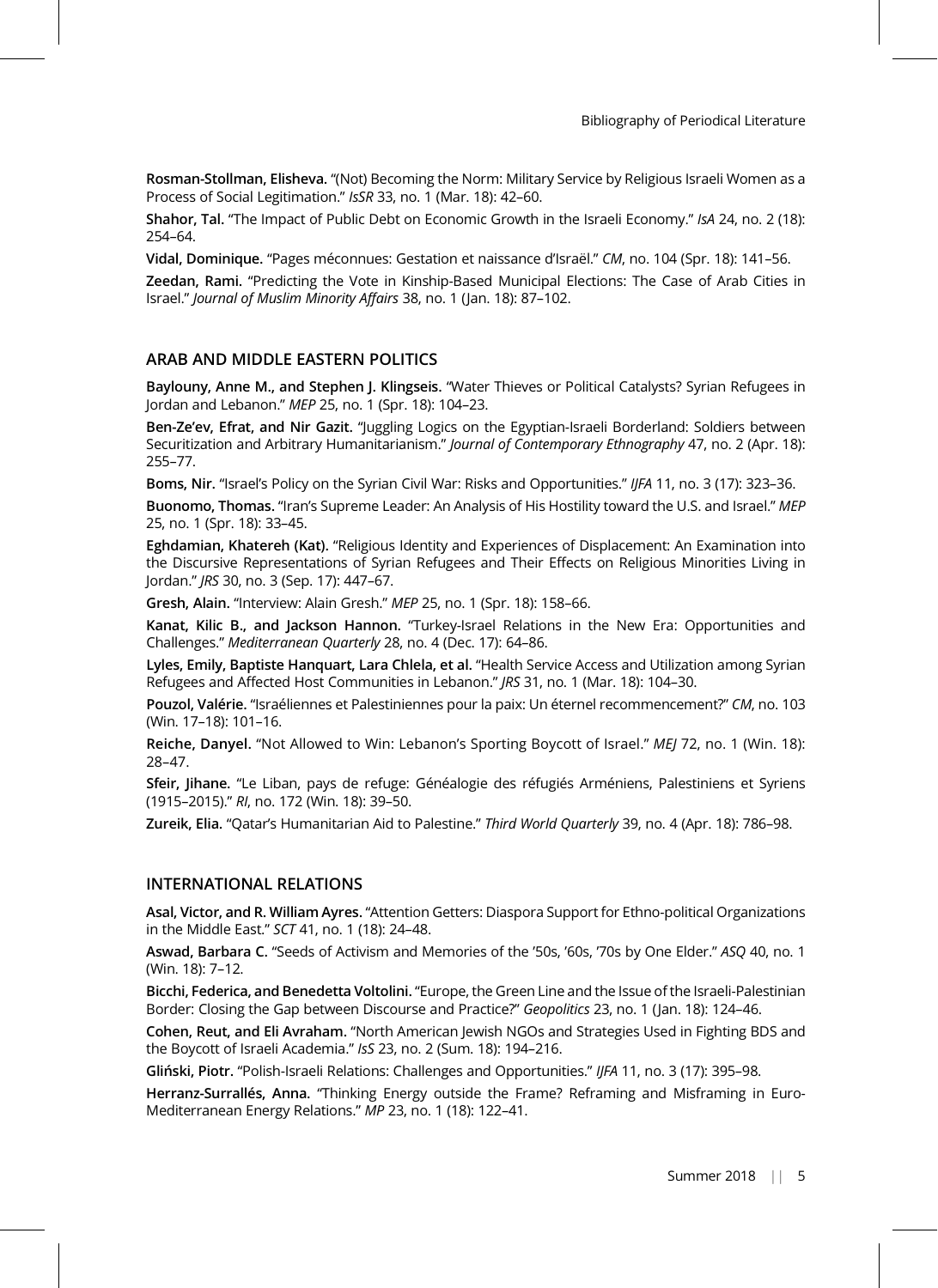Kayyali, Randa A. "How Is the AAUG Remembered? Restrained Nostalgia, Historical Omissions, and My Side of the Story." ASQ 40, no. 1 (Win. 18): 27–40.

Kazemzadeh, Masoud. "The Sources of the Middle East's Crises and American Grand Strategy." CSt 37, no. 1 (18): 56–72.

Khan, Suraya. "Transnational Alliances: The AAUG's Advocacy for Palestine and the Third World." ASQ 40, no. 1 (Win. 18): 53–72.

Levin, Geoffrey P. "Liberal Whispers and Propaganda Fears: The American Jewish Committee and Israel's Palestinian Minority, 1948–1966." IsSR 33, no. 1 (Mar. 18): 81–101.

Müller, Patrick, and Yazid Zahda. "Local Perceptions of the EU's Role in Peacebuilding: The Case of Security Sector Reform in Palestine." Contemporary Security Policy 39, no. 1 (Jan. 18): 119–41.

Odeh, Camille. "Arab American Activism." ASQ 40, no. 1 (Win. 18): 23–26.

Pennock, Pamela E. "From 1967 to Operation Boulder: The Erosion of Arab Americans' Civil Liberties in the 1970s." ASQ 40, no. 1 (Win. 18): 41–52.

Persson, Anders. ""EU Differentiation' as a Case of 'Normative Power Europe' (NPE) in the Israeli-Palestinian Conflict." Journal of European Integration 40, no. 2 (Feb. 18): 193–208.

-. "Shaping Discourse and Setting Examples: Normative Power Europe Can Work in the Israeli-Palestinian Conflict." Journal of Common Market Studies 55, no. 6 (Nov. 17): 1415-31.

Robins, Walker. "Cultural Zionism and Binationalism among American Liberal Protestants." IsS 23, no. 2 (Sum. 18): 142–62.

Steiner, Yves, and Sacha Zala. "La Suisse, le Moyen-Orient et le conflit Israélo-Arabe (1945–1975)." RI, no. 172 (Win. 18): 67–80.

Talhami, Ghada H. "AAUG and the Years of Activities." ASQ 40, no. 1 (Win. 18): 20–22.

Tartir, Alaa, and Filip Ejdus. "Effective? Locally Owned? Beyond the Technocratic Perspective on the European Union Police Mission for the Palestinian Territories." Contemporary Security Policy 39, no. 1 (Jan. 18): 142–65.

Wolf, Albert B. "After JCPOA: American Grand Strategy toward Iran." CSt 37, no. 1 (18): 22-34.

Zaev, Zoran. "Enhancing Security, Improving Economy: Joint Efforts of Israel and Macedonia." IJFA 11, no. 3 (17): 399–401.

## LAW

Benvenisti, Eyal. "An Article That Changed the Course of History?" IsLR 50, no. 3 (Nov. 17): 269-98.

Brynen, Rex. "Compensation for Palestinian Refugees: Law, Politics and Praxis." IsLR 51, no. 1 (Mar. 18): 29-46.

Hostovsky Brandes, Tamar. "Law, Citizenship and Social Solidarity: Israel's 'Loyalty-Citizenship' Laws as a Test Case." Politics, Groups, and Identities 6, no. 1 (Jan. 18): 39–58.

Medina, Barak. "Domestic Human Rights Adjudication in the Shadow of International Law: The Status of Human Rights Conventions in Israel." IsLR 50, no. 3 (Nov. 17): 331–88.

Morris, Benny, Mahmoud Yazbak, Guy Goodwin-Gill, et al. "1948 Refugees: Proceedings of an International Workshop, Hebrew University of Jerusalem Faculty of Law, 14–15 December 2016." IsLR 51, no. 1 (Mar. 18): 47–110.

Weisburd, David, and Badi Hasisi. "The Winding Road to Evidence-Based Policy in Corrections: A Case Study of the Israel Prison Service." IsLR 51, no. 1 (Mar. 18): 111-25.

## MILITARY

Feldman, Jan. "'Point Men': How Religious Women Soldiers May Restore Israel's 'Citizens' Army."' JMEA 8, no. 4 (17): 325–51.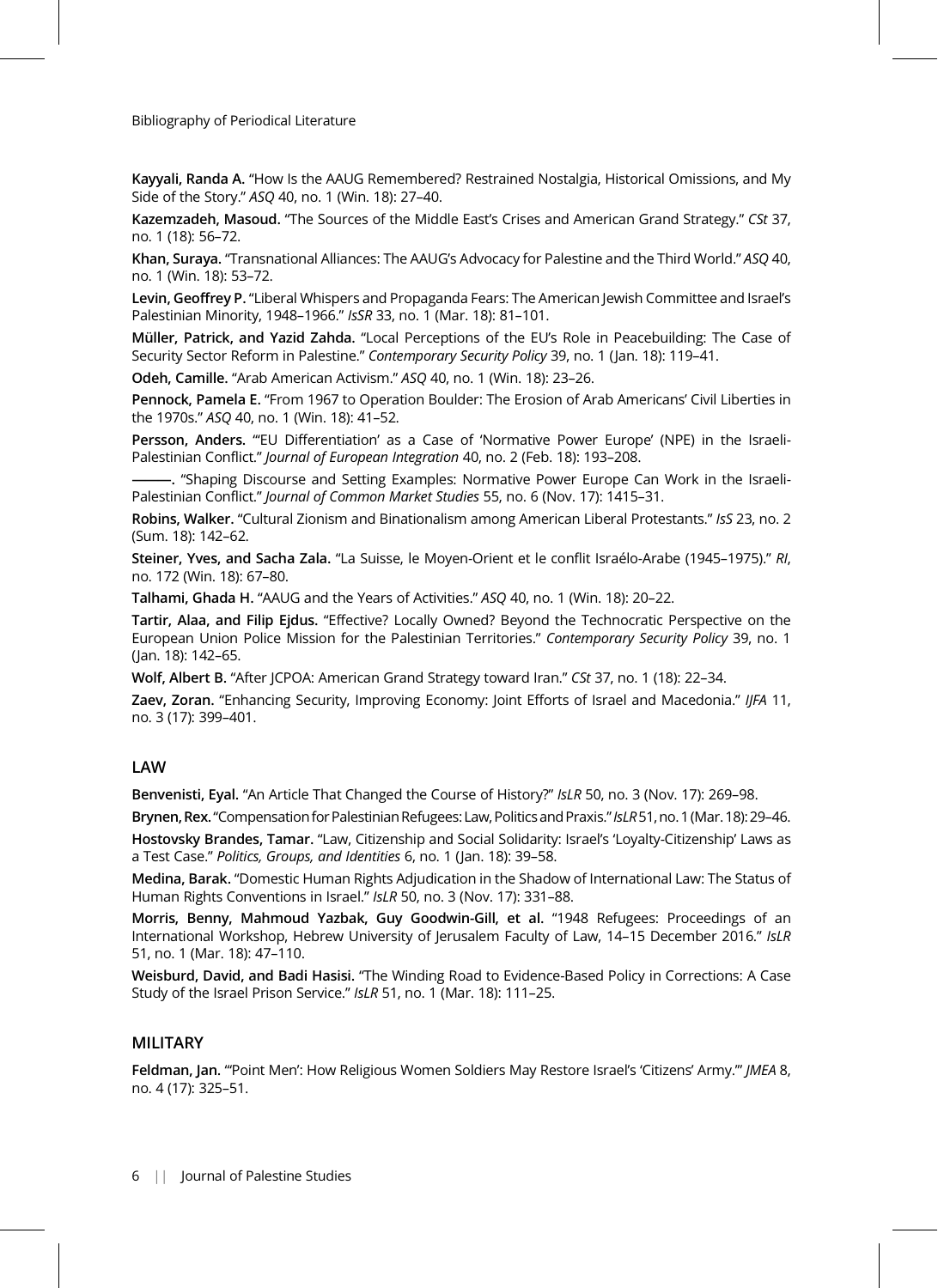Golan, Arnon, and Amiram Oren. "The Use of Former British Military Bases during and after the 1948 War." IsA 24, no. 2 (18): 221–39.

Guttmann, Aviva. "Combatting Terror in Europe: Euro-Israeli Counterterrorism Intelligence Cooperation in the Club De Berne (1971–1972)." INS 33, no. 2 (18): 158–75.

Jabara, Abdeen. "The 1967 War: A War That Changed a Life." ASQ 40, no. 1 (Win. 18): 13–19.

Jones, Clive. "Israel's Security Nexus as Strategic Restraint: The Case of Iran, 2009–2013." Journal of Strategic Studies 41, nos. 1–2 (18): 160–80.

Rom, Rami, Amir Gilat, and Rose M. Sheldon. "The Yom Kippur War, Dr. Kissinger, and the Smoking Gun." IJIC 31, no. 2 (18): 357–73.

Soffer, Oren. "Decrepitude as a Source of Symbolic Capital: The Case of the Israeli Army Radio Station." IsA 24, no. 2 (18): 285–303.

Valter, Stéphane. "Sociologie des forces armées Arabes: Éléments théoriques et cas pratiques." MM, nos. 231–32 (17): 5–29.

#### ECONOMY, SOCIETY, AND EDUCATION

Awan, Feryal. "Contemporary Notions of Childhood and the Function of Children's Media in Palestine." MEJCC 11, no. 1 (18): 29–51.

Ben-Ze'ev, Efrat, and Chloé Yvroux. "Palestine, Israel, Gaza, and the West Bank: The Muddled Mental Maps of French and Israeli Students." International Journal of Cultural Geography 35, no. 2 (May 18): 189–209.

Caruso, Valerio. "Water Conflicts in a Historical Perspective: Environmental Factors in the Middle East Crisis." Global Environment 10, no. 2 (Oct. 17): 509–37.

Culp, Julian. "Israeli History Textbooks and the Palestinians: Remarks on a Critical Theory of Israeli School Education." JHLPS 17, no. 1 (May 18): 115–29.

Hidmi, Naser I. "Imposing the Israeli Curriculum on Palestinian Jerusalem Schools: The Shovel Destroying Our National Identity." PIJPEC 22, no. 4 (17) & 23, no. 1 (18): 44–48.

Soberon, José R., and Yodan Rofé. "Modeling the Bi-national City Process of Eilat-Aqaba, a Bi-national City in a Cold Peace Setting." GeoJournal 82, no. 6 (Dec. 17): 1263–74.

Tadmor, Carmit T., Rony Berger, Alaina Brenick, et al. "The Intergenerational Effect of Maternal Multicultural Experience on Children's Tolerance: An Example from Palestinians and Jews in Israel." Journal of Cross-Cultural Psychology 48, no. 9 (Oct. 17): 1342–48.

Troen, Ilan, and Carol Troen. "Has Israel Reached the Limits of Growth? The Economic and Ecological Absorptive Capacity of Israel/Palestine." JMEA 8, no. 4 (17): 309–23.

### LITERATURE, ARTS, AND CULTURE

Bernard, Anna. "Coalitions of Scholarship." Interventions 20, no. 1 (Jan. 18): 74–79.

Espiritu, Evyn Lê. "Vexed Solidarities: Vietnamese Israelis and the Question of Palestine." LIT: Literature Interpretation Theory 29, no. 1 (Jan. 18): 8–28.

Foyle, Naomi. "Govegate and the Postcolonial Professor." Interventions 20, no. 1 (Jan. 18): 100–5.

Hartnell, Anna. "Bart." Interventions 20, no. 1 (Jan. 18): 149–56.

Moore-Gilbert, Bart. "A. B. Yehoshua and David Grossman: Towards Postnational(ist) Allegories?" Interventions 20, no. 1 (Jan. 18): 58–73.

–. "Anton Shammas's Arabesques: Towards a 'One-State' Aesthetic." *Interventions* 20, no. 1 (Jan. 18): 41–57.

———. "Palestine, Postcolonialism and Pessoptimism." Interventions 20, no. 1 (Jan. 18): 7–40.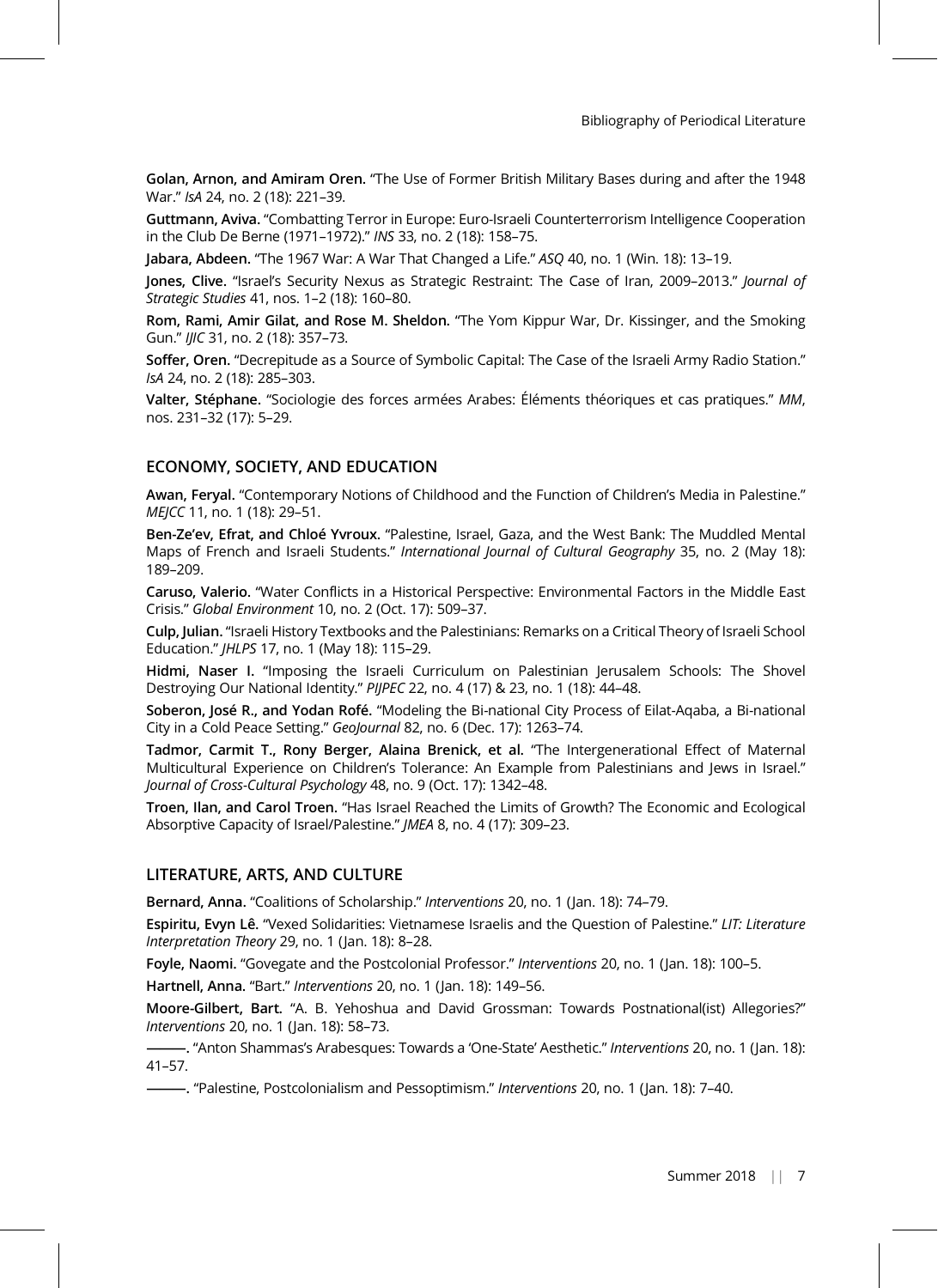Morey, Peter. "Kipling and 'Orientalism''s: Cracks in the Wall of Imperial Narrative." Interventions 20, no. 1 (Jan. 18): 106–22.

Nasta, Susheila, and Hilly Janes. "Life-Lines: The Writing of Bart Moore-Gilbert's Memoir the Setting Sun." Interventions 20, no. 1 (Jan. 18): 137–48.

Ranasinha, Ruvani. "Moore-Gilbert on Kureishi." Interventions 20, no. 1 (Jan. 18): 123–26.

Rooney, Caroline. "The First Nakba Novel? On Standing with Palestine." Interventions 20, no. 1 (Jan. 18): 80-99. Young, Robert J. "Bart Moore-Gilbert: The Critic as Theorist." Interventions 20, no. 1 (Jan. 18): 127-36.

### BOOK REVIEWS

#### Reference and General

Lockman, Zachary. Field Notes: The Making of Middle East Studies in the United States in ASJ 25, no. 2 (Fall 17): 238–41 (L. Brand).

### History (through 1948) and Geography

Barr, James. Une ligne dans le sable: Le conflit Franco-Britannique qui façonna le Moyen-Orient in  $P\acute{E}$ , no. 2 (Sum. 17): 195–96 (D. Bauchard).

Ben-Bassat, Yuval. Petitioning The Sultan: Protests and Justice in Late Ottoman Palestine in Mediterranean Historical Review 32, no. 2 (Jul. 17): 270–73 (L. Darling).

Beška, Emanuel. From Ambivalence to Hostility: The Arabic Newspaper Filastin and Zionism, 1911–1914 in MES 54, no. 3 (18): 521–22 (E. Tauber).

Doumani, Beshara B. Family Life in the Ottoman Mediterranean: A Social History in JPS 47, no. 3 (Spr. 18): 113–15 (S. Tamari).

Fields, Gary. Enclosure: Palestinian Landscapes in a Historical Mirror in JPS 47, no. 3 (Spr. 18): 117-19 (N. Abu Hatoum).

Jacobson, Abigail, and Moshe Naor. Oriental Neighbours: Middle Eastern Jews and Arabs in Mandatory Palestine in MES 54, no. 4 (18): 732–34 (M. Hughes).

Laurens, Henry. Les drises d'Orient (1768–1914) in PÉ, no. 2 (Sum. 17): 223–24 (T. Richard).

McMeekin, Sean. The Ottoman Endgame: War, Revolution, and the Making of the Modern Middle East, 1908–1923 in AHR 122, no. 5 (Dec. 17): 1715–16 (R. Gingeras).

Parsons, Laila. The Commander: Fawzi Al-Qawuqji and the Fight for Arab Independence, 1914–1948 in AHR 127, no. 1 (Feb. 18): 343–45 (N. Samin).

Regan, Bernard. The Balfour Declaration: Empire, the Mandate and Resistance in Palestine in JHLPS 17, no. 1 (May 18): 147–49 (H. Bresheeth).

Robson, Laura. States of Separation: Transfer, Partition, and the Making of the Modern Middle East in IJMES 50, no. 1 (Feb. 18): 143–44 (A. Ahram).

Seikaly, Sherene. Men of Capital: Scarcity and Economy in Mandate Palestine in AHR 127, no. 1 (Feb. 18): 345–46 (W. Matthews).

#### Palestinian Politics and Society

Falk, Richard. Palestine's Horizon: Toward a Just Peace in JPS 47, no. 3 (Spr. 18): 112-13 (A. Imseis); P&C 43, no. 2 (Apr. 18): 250–52 (P. Sellick).

Hajj, Nadya. Protection amid Chaos: The Creation of Property Rights in Palestinian Refugee Camps in MEP 25, no. 1 (Spr. 18): 184–86 (G. Elliott).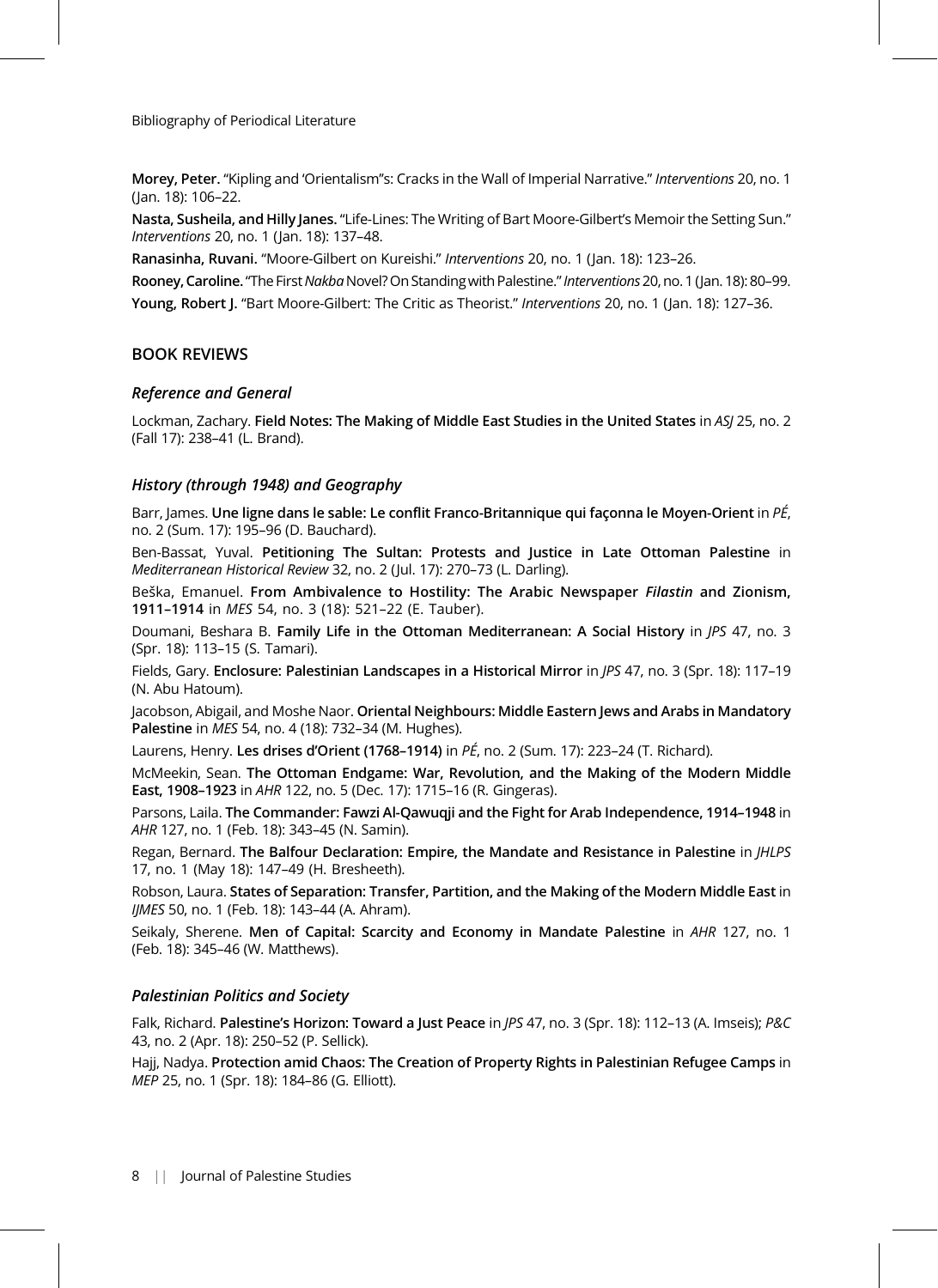Pappé, Ilan. The Biggest Prison on Earth: A History of the Occupied Territories in MEJ 72, no. 1 (Win. 18): 150–51 (B. Sasley).

Robinson, Shira. Citizen Strangers: Palestinians and the Birth of Israel's Liberal Settler State in IIMES 50, no. 1 (Feb. 18): 144–45 (L. Robson).

Sayigh, Rosemary, ed. Yusif Sayigh: Arab Economist and Palestinian Patriot: A Fractured Life Story in JHLPS 17, no. 1 (May 18): 141–45 (P. Amour).

-. Yusif Sayigh: An Incomplete Autobiography in JHLPS 17, no. 1 (May 18): 141-45 (P. Amour).

Segal, Lotte B. No Place for Grief: Martyrs, Prisoners, and Mourning in Contemporary Palestine in JHLPS 17, no. 1 (May 18): 131–40 (R. Sayigh).

Shohat, Ella. On the Arab-Jew, Palestine, and Other Displacements in Peace Review 29, no. 4 (Oct. 17): 529–31 (R. Prince).

Trimlett, Andy, and Ahlam Muhtaseb, directors 1948: Creation and Catastrophe (film) in ASQ 40, no. 1 (Win. 18): 73–79 (T. Ginsberg).

Zureik, Elia, David Lyon, and Yasmeen Abu-Laban, eds. Surveillance and Control in Israel/Palestine: Population, Territory, and Power in ASJ 25, no. 2 (Fall 17): 212-17 (C. Anderson).

#### Jerusalem

Chiodelli, Francesco. Shaping Jerusalem: Spatial Planning, Politics and the Conflict in City: Analysis of Urban Trends, Culture, Theory, Policy, Action 22, no. 1 (18): 174–77 (J. Rokem).

Talhami, Ghada H. American Presidents and Jerusalem in MEJ 72, no. 1 (Win. 18): 170-71 (M. Elman).

#### Israeli Politics, Society, and Zionism

Alroey, Gur. Zionism without Zion: The Jewish Territorial Organization and Its Conflict with the Zionist Organization in IJFA 11, no. 3 (17): 431–35 (H. Eshkoli-Wagman).

Baron, Ilan Z. Obligation in Exile: The Jewish Diaspora, Israel and Critique in *JMJS* 17, no. 1 (18): 132-33 (K. Kahn-Harris).

Bashkin, Orit. Impossible Exodus: Iraqi Jews in Israel in MEJ 72, no. 1 (Win. 18): 162-63 (R. Divine).

Ben Shitrit, Lihi. Righteous Transgressions: Women's Activism on the Israeli and Palestinian Religious Right in JMJS 17, no. 2 (18): 254–55 (G. Daniele).

Hermann, Tamar. Israel Democracy Index in IsS 23, no. 2 (Sum. 18): 217-25 (T. Sasson).

Hirschhorn, Sara Y. City on a Hilltop: American Jews and the Israeli Settler Movement in AHR 123, no. 2 (Apr. 18): 557–58 (M. Dollinger).

Masri, Mazen. The Dynamics of Exclusionary Constitutionalism: Israel as a Jewish and Democratic State in R&C 59, no. 2 (Oct.–Dec. 17): 118–20 (J. Podur).

Pollack, Eunice G. From Antisemitism to Anti-Zionism: The Past and Present of a Lethal Ideology in IsA 24, no. 2 (18): 364–65 (D. Rodman).

Rabinovich, Itamar. Yitzhak Rabin: Soldier, Leader, Statesman in PÉ, no. 2 (Sum. 17): 196-97 (S. Cohen). Rabkin, Yakov M. What Is Modern Israel? in JMJS 17, no. 2 (18): 256-57 (Y. Yadgar).

Rouhana, Nadim N. and Sahar S. Huneidi, eds. Israel and Its Palestinian Citizens: Ethnic Privileges in the Jewish State in JPS 47, no. 3 (Spr. 18): 110–111 (M. Masri).

Sahgal, Neha, and Alan Cooperman. Israel's Religiously Divided Society in IsS 23, no. 2 (Sum. 18): 217-25 (T. Sasson).

Smooha, Sammy. Still Playing by the Rules: Index of Arab-Jewish Relations in Israel in IsS 23, no. 2 (Sum. 18): 217–25 (T. Sasson).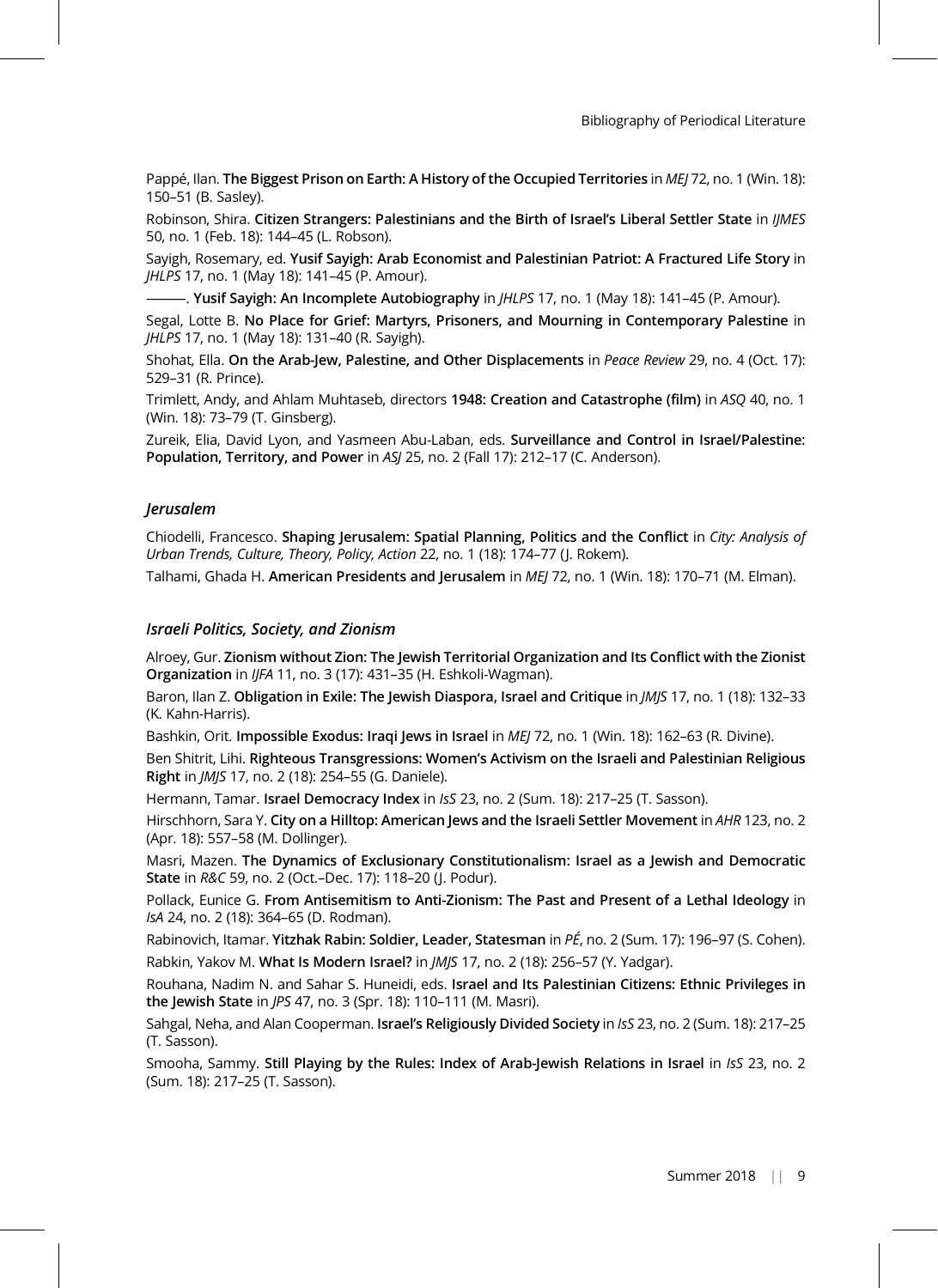Viorst, Milton. Zionism: The Birth and Transformation of an Ideal in MEP 25, no. 1 (Spr. 18): 170-76 (M. Rubner).

Waxman, Dov. Trouble in the Tribe: The American Jewish Conflict over Israel in /T 20, no. 1 (Win. 18): 247–49 (F. Işık).

## Arab and Middle Eastern Politics

Dieckhoff, Alain. Le conflit israélo-palestinien in PÉ, no. 1 (Spr. 18): 216–17 (D. Bauchard).

Hanssen, Jens, and Max Weiss, eds. Arabic Thought beyond the Liberal Age: Towards an Intellectual History of the Nahda in AHR 123, no. 2 (Apr. 18): 664–65 (E. Rogan); ASJ 25, no. 2 (Fall 17): 192–96 (N. Atassi).

Milton-Edwards, Beverley, and Peter Hinchcliffe. Conflicts in the Middle East since 1945 in /T 20, no. 1 (Win. 18): 249–51 (M. Naseem).

Nassar, Maha. Brothers Apart: Palestinian Citizens of Israel and the Arab World in *JPS* 47, no. 3 (Spr. 18): 119–21 (M. Kabha).

Natanel, Katherine. Sustaining Conflict: Apathy and Domination in Israel-Palestine in MEJ 72, no. 1 (Win. 18): 148–50 (S. Atshan).

Turnberg, Leslie. Beyond the Balfour Declaration: 100 Years of Israeli-Palestinian Conflict in IJFA 11, no. 3 (17): 403–7 (O. Eran).

#### International Relations

Cronin, David. Balfour's Shadow: A Century of British Support for Zionism and Israel in JPS 47, no. 3 (Spr. 18): 115–17 (M. Samuel).

Gendzier, Irene. Dying to Forget: Oil, Power, Palestine, and the Foundations of U.S. Policy in the Middle East in Diplomatic History 42, no. 1 (Jan. 18): 162–64 (D. Little).

Goda, Norman J., Richard Breitman, Barbara M. Stewart, et al., eds. Envoy to the Promised Land: The Diaries and Papers of James G. McDonald, 1948–1951 in MEJ 72, no. 1 (Win. 18): 146-48 (N. Caplan).

Naifeh, Marion. Foreign Service: A Memoir in MEP 25, no. 1 (Spr. 18): 168-70 (A. Rugh).

Pennock, Pamela E. The Rise of the Arab American Left: Activists, Allies, and Their Fight against Imperialism and Racism, 1960s–1980s (Justice, Power, Politics) in IJMES 50, no. 1 (Feb. 18): 153–55 (K. Feldman); R&C 59, no. 3 (Jan.–Mar. 18): 106–8 (F. Moughrabi).

Voltolini, Benedetta. Lobbying in EU Foreign Policy-Making: The Case of the Israeli-Palestinian Conflict in IJFA 11, no. 3 (17): 409–12 (G. Steinberg).

Yaqub, Salim. Imperfect Strangers: Americans, Arabs, and U.S.-Middle East Relations in the 1970s in IJMES 50, no. 1 (Feb. 18): 155–56 (R. Vitalis).

#### **Military**

Chetboun, Yoni. Under Fire: Diary of an Israeli Commander on the Battlefield in IsA 24, no. 2 (18): 359–60 (D. Rodman).

Even, Jacob, and Simcha B. Maoz. At the Decisive Point in the Sinai: Generalship in the Yom Kippur War in IsA 24, no. 2 (18): 365–67 (D. Rodman).

Ginor, Isabella, and Gideon Remez. The Soviet-Israeli War, 1967–1973: The USSR's Military Intervention in the Egyptian-Israeli Conflict in IsA 24, no. 2 (18): 360-62 (D. Rodman); IJFA 11, no. 3 (17): 423-35 (S. Blank); MEP 25, no. 1 (Spr. 18): 167–68 (M. Katz).

Katz, Samuel M. The Ghost Warriors: Inside Israel's Undercover War against Suicide Terrorism in IsA 24, no. 2 (18): 359–60 (D. Rodman).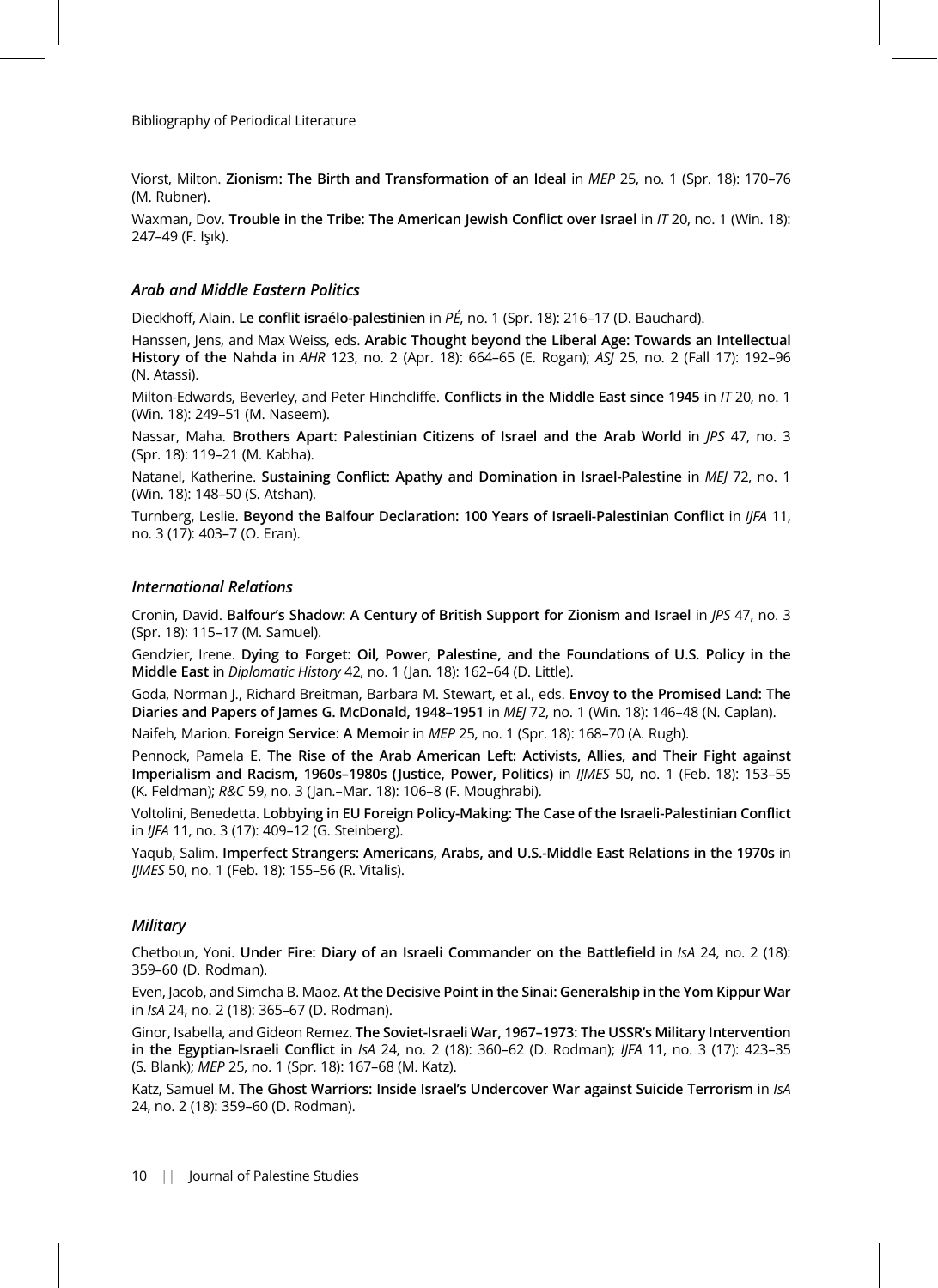Olsen, John A. Airpower Applied: U.S., NATO, and Israeli Combat Experience in IsA 24, no. 2 (18): 362–63 (D. Rodman).

Sharnoff, Michael. Nasser's Peace: Egypt's Response to the 1967 War with Israel in IJFA 11, no. 3 (17): 427–30 (D. Sultan).

### Economy, Society, and Education

Andraos, Amale, and Nora Akawi, eds. The Arab City: Architecture and Representation in ASJ 25, no. 2 (Fall 17): 202–6 (D. Sharp).

Deeb, Lara, and Jessica Winegar. Anthropology's Politics: Disciplining the Middle East in ASJ 25, no. 2 (Fall 17): 238–41 (L. Brand).

Fuccaro, Nelida, ed. Violence and the City in the Modern Middle East in ASJ 25, no. 2 (Fall 17): 207–11 (N. Arese).

Kahanoff, Maya. Jews and Arabs in Israel Encountering Their Identities: Transformations in Dialogue in Journal of Peace Education 15, no. 1 (Jan. 18): 115–17 (T. Hagar).

### Literature, Arts, and Culture

Abu Manneh, Bashar. The Palestinian Novel from 1948 to the Present in IJMES 50, no. 1 (Feb. 18): 159–61 (N. Yaqub).

## BIBLIOGRAPHY SOURCE ABBREVIATION

| AHR            | (American Historical Review)                                   |
|----------------|----------------------------------------------------------------|
| ASJ            | (Arab Studies Journal)                                         |
| ASQ            | (Arab Studies Quarterly)                                       |
| <b>BRIJMES</b> | (British Journal of Middle Eastern Studies)                    |
| <b>CM</b>      | (Confluences Méditerranée)                                     |
| CO             | (Cahiers de l'Orient)                                          |
| CSt            | (Comparative Strategy)                                         |
| D&S            | (Diplomacy and Statecraft)                                     |
| IJFA           | (Israel Journal of Foreign Affairs)                            |
| <b>IIMES</b>   | (International Journal of Middle East Studies)                 |
| <b>INS</b>     | (Intelligence and National Security)                           |
| Interventions  | (Interventions: International Journal of Postcolonial Studies) |
| IsA            | (Israel Affairs)                                               |
| <b>IsLR</b>    | (Israel Law Review)                                            |
| IsS            | (Israel Studies)                                               |
| <b>IsSR</b>    | (Israel Studies Review)                                        |
| ΙT             | (Insight Turkey)                                               |
| <b>IHLPS</b>   | (Journal of Holy Land and Palestine Studies)                   |
| JMEA           | (Journal of the Middle East and Africa)                        |
| JMEWS          | (Journal of Middle East Women's Studies)                       |
| JMJS           | (Journal of Modern Jewish Studies)                             |
| <b>IPS</b>     | (Journal of Palestine Studies)                                 |